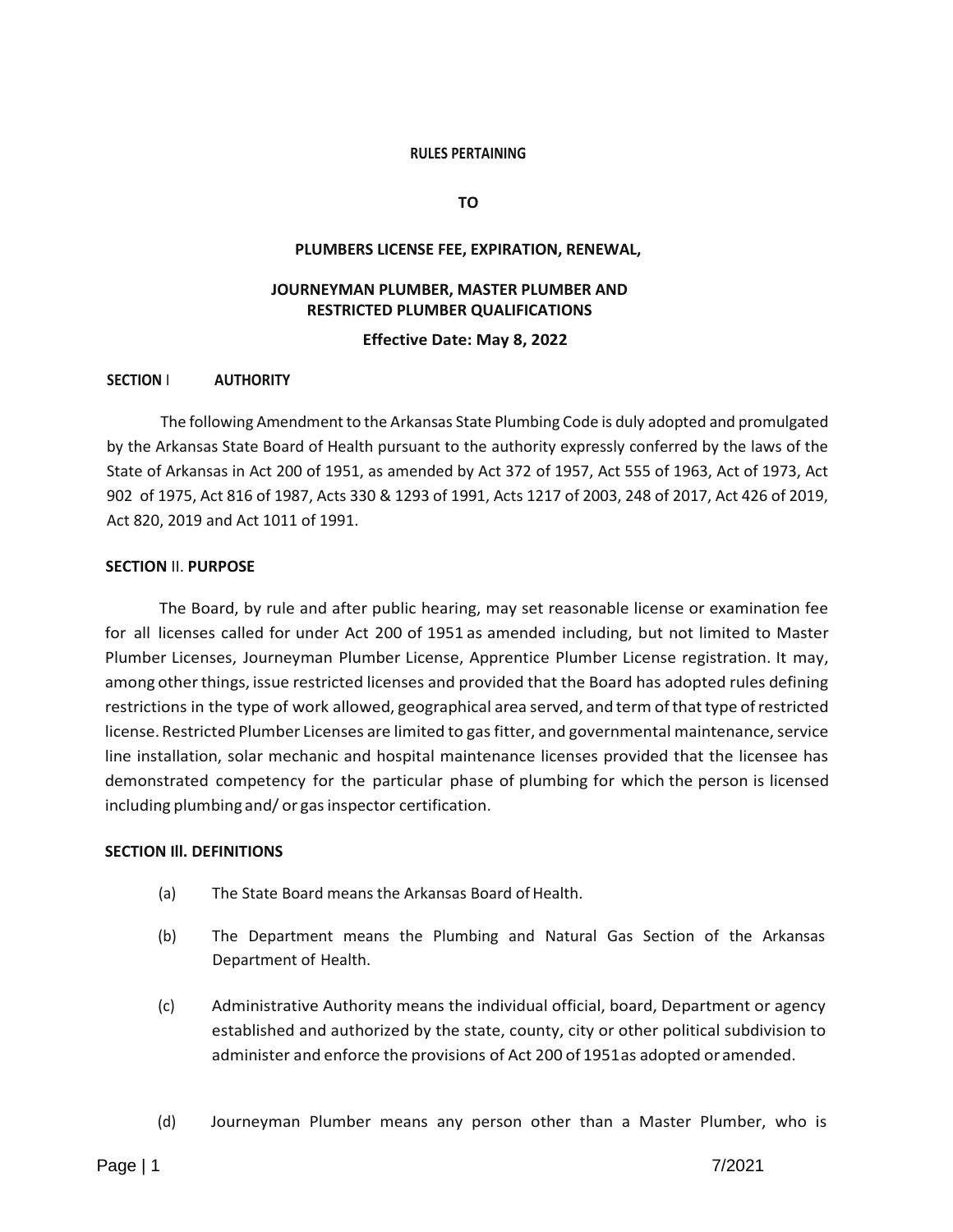engaged in the practical installation of plumbing.

- (e) Master Plumber means any person skilled in the planning, superintending and the practical installation of plumbing andwho isfamiliar withthe laws, and rules governing the same.
- (f) Restricted Plumber means a person qualified to install building water orsewer lines or other special phases of plumbing providing that such person has demonstrated competency for that particular phase of plumbing.
- (g) Gas Utility means a firm or corporation engaged in the distribution of natural gas, manufactured gas and/or a mixture of natural gas and manufacturing gas, delivered to the consumer through a system of distribution piping.
- (h) Gas Utility Serviceperson means an employee of a gas utility specially trained for gas service work with the utility.
- (i) Apprentice Plumber means a person other than a master, Journeyman, or Restricted license holder who is registered and enrolled in the Apprentice Plumber training program outlined in Arkansas Code Ann. 17-31-401 et seq.
- (j) Backflow testing and repair technicians means any person meeting all the applicable certifications to test and/ or repair backflow devices.
- (k) Substantially similar means an occupational licensing entity of another state or political subdivision of that state or territory, or district of the United States that has adopted a national model plumbing and / or gas code and utilizes a comprehensive examination created and proctored by a national examination agency or equivalent.

## **SECTION IV. APPLICATION / EXAMINATION FEES**

- (a) The application / examination fees for Master, Restricted Supervisor Solar Mechanic, Restricted Residential Maintenance, Restricted Governmental Maintenance, Restricted Supervisor Hospital Maintenance, Restricted Water and Sewer Service Line Installation and Restricted Supervisor Gas Fitter Plumbers shall be one hundred twenty-five dollars (\$125.00).
- (b) The application / examination fees for Journeyman, Restricted Gas Fitter, Restricted Hospital Maintenance, and Restricted Solar Mechanic Plumbers shall be seventy-five dollars(\$75.00).
- (c) The fees for additional examination due to failure to appear without proper notification or pass any portion of the test shall be fifty dollars(\$50.00).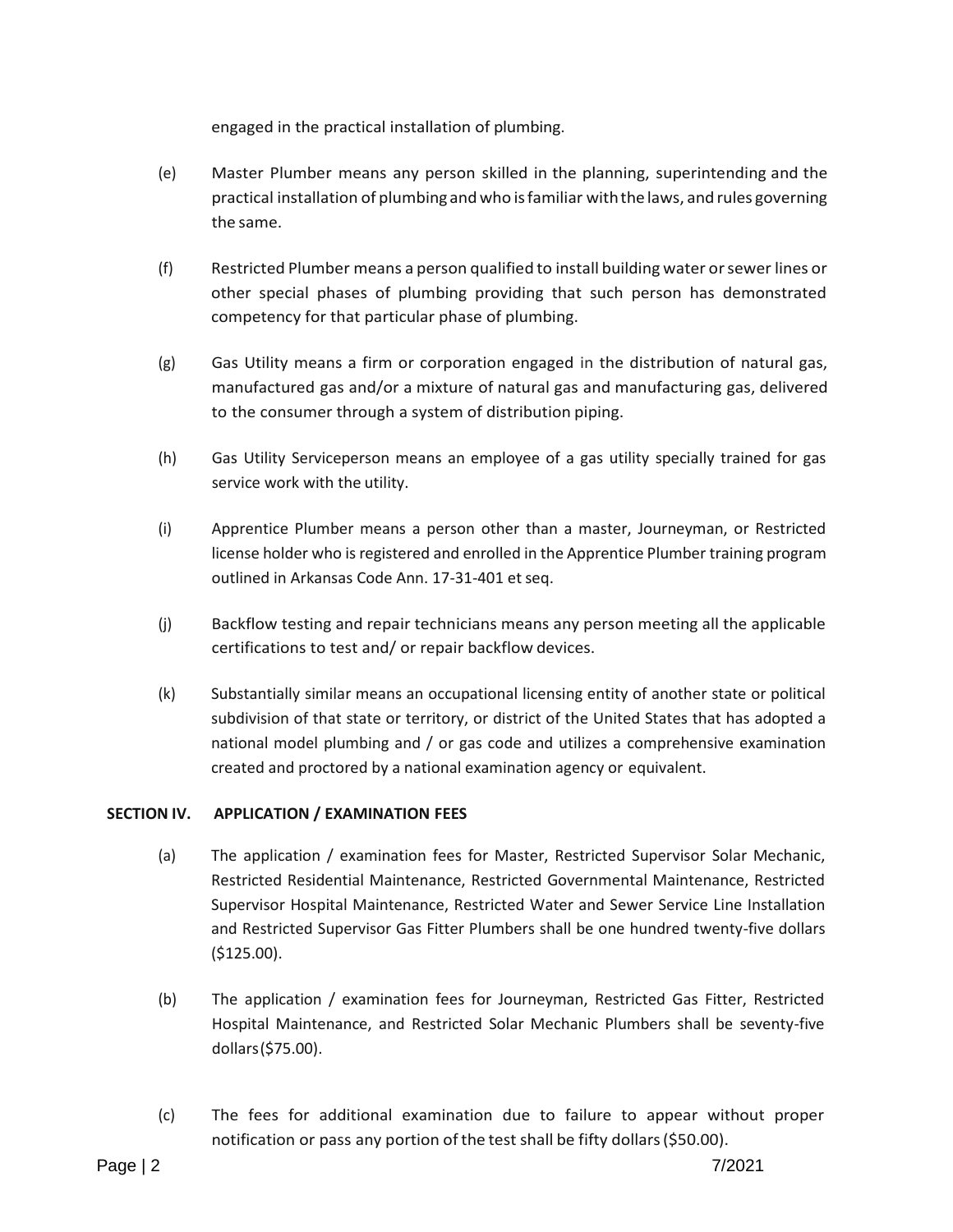- (d) All non-scheduled or oral examination fees shall require an additional fifty dollars (\$50.00) per examination.
- (e) All application /examination fees must accompany the application whensubmitted.

## **SECTION V. LICENSE FEES**

- (a) The license fee for Master, Restricted Supervisor Solar Mechanic, Restricted Residential Maintenance, Restricted Water and Sewer Service Line Installation shall be two hundred dollars (\$200.00) annually.
- (b) The license fee for Restricted Supervisor Gas Fitter Plumbers shall be two hundred dollars (\$200.00) annually.
- (c) The license fee for Journeyman and Restricted Solar Mechanic Plumbers shall be seventyfive dollars (\$75.00) annually.
- (d) The license fee for Restricted Gas Fitter Plumber shall be seventy-five dollars (\$75.00) annually.
- (e) Registration fees for Apprentice, Restricted Gas Fitter Trainee, Restricted Hospital Maintenance Trainee, Restricted Solar Mechanic Trainee, and Plumbing or Gas Inspector shall be twenty-five dollars (\$25.00) annually.
- (f) The license fee for a Restricted Governmental Maintenance Plumbers License and Restricted Supervisor Hospital Maintenance Plumbers License shall be one hundred dollars (\$100.00) annually.
- (g) The license fee for a Restricted Hospital Maintenance Plumbers License shall be thirtyseven dollars and fifty cents (\$37.50) annually.
- (h) The license fee for a Gas Utility Serviceperson shall be twenty-five dollars (\$25.00) and the fee for Restricted Gas Utility License shall be two hundred dollars (\$200.00) annually.

## **SECTION VI. QUALIFICATIONS FOR INITIAL LICENSURE FEES WAIVER**

- (a) Pursuant to Act 725 of 2021, an applicant may receive a waiver of the initial licensure fee, if eligible. Eligible applicants are applicants who:
	- 1) Are receiving assistance through the State of Arkansas, or current state of residence equivalent, Medicaid Program, the Supplemental Nutrition Assistance Program (SNAP), the Special Supplemental Nutrition Program for Women, Infants, and Children (SSNP), the Temporary Assistance for Needy Families Program (TEA), or the Lifeline Assistance Program (LAP);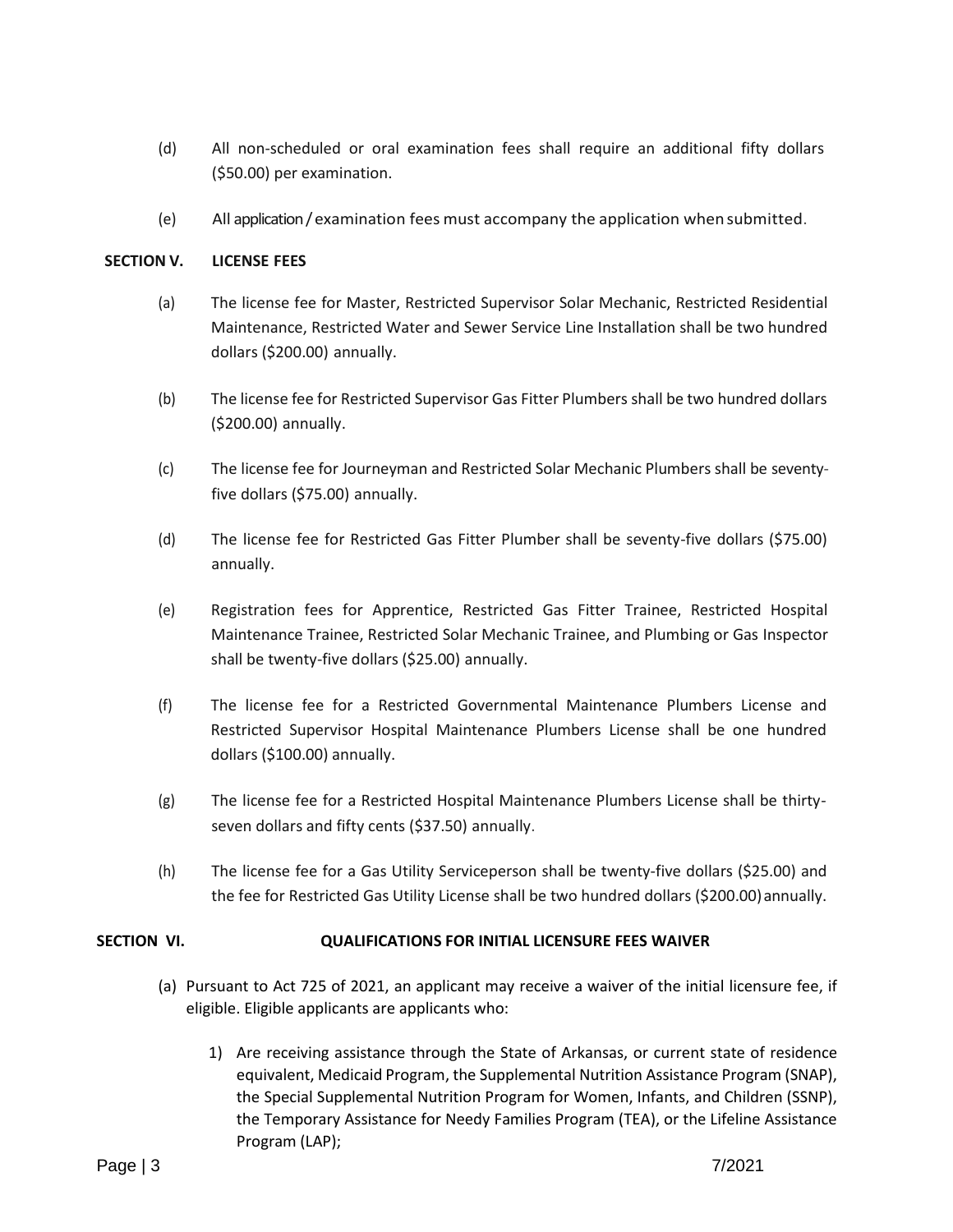- 2) Were approved for unemployment within the last twelve (12) months; or
- 3) Have an income that does not exceed two hundred percent (200%) of the federal poverty income guidelines.
- (b) Applicants shall provide documentation showing their receipt of benefits from the appropriate State Agency.
	- 1) For Medicaid, SNAP, SSNP, TEA, or LAP, documentation from the Arkansas Department of Human Services (DHS), or current state of residence equivalent agency;
	- 2) For unemployment benefits approval in the last twelve (12) months, the Arkansas Department of Workforce Services, or current state of residence equivalent agency; or
	- 3) For proof of income, copies of all United States Internal Revenue Service Forms indicating applicant's total personal income for the most recent tax year e.g., "W2," "1099," etc.
- (c) Applicants shall attest that the documentation provided under (b) is a true and correct copy and fraudulent or fraudulently obtained documentation shall be grounds for denial or revocation of license.

## **SECTION VII. TERMS OF EXPIRATION AND RENEWAL**

- (a) Master, Journeyman and Apprentice Plumbers licenses issued under the provisions of these rules shall expire annually on December 31st. The license shall be renewed by February 1st. After February  $1<sup>st</sup>$ , a penalty of (\$5.00) per month shall be added.
- (b) All Restricted Plumbers Licenses issued under the provisions of these rules shall expire annually on June 30th. The license shall be renewed by August 1st. After August 1st, a penalty of five dollars (\$5.00) per month shall be added.
- (c) All Plumbing and/or Gas Inspector's Certificates issued under the provisions of these rules shall expire annually on June 30th. The license shall be renewed by August 1st. After August  $1<sup>st</sup>$ , a penalty of five dollars (\$5.00) per month shall be added.
- (d) In no case shall the Committee of Examiners issue more than one (1) type of license per applicant as defined under Act 200 of 1951, as amended.
- (e) All licenses shall be renewed annually within thirty days after the expiration date of the license. The Department may renew a license after the thirty-day period if there is sufficient reason for not renewing in the time specified and after payment of penalties as prescribed by the rules.
- (f) The Department may set a system of staggered expiration dates for all licenses issued by the Department.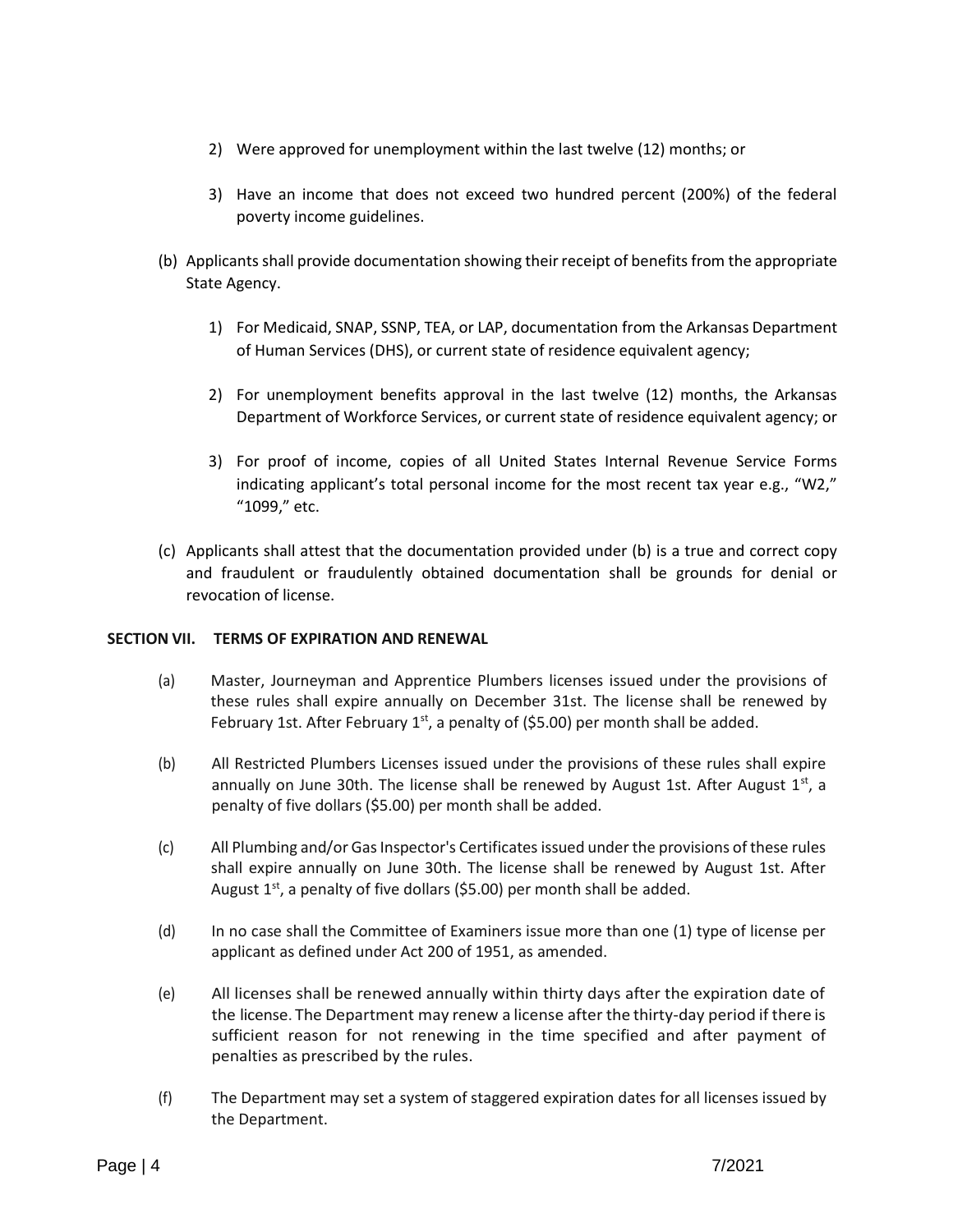(g) The Department may issue permits for less than (1) year. The cost of such permits shall be determined based upon the number of months the permit is valid divided by twelve (12) months multiplied by the amount of annual fee.

## **SECTION VIII. DEFERMENT OF LICENSE**

- (a) A Master or Journeyman Plumber holding a current license may make application to the Department for deferment of such license. The Department, upon receipt of such application, may grant deferment of license. Deferments shall be made annually at a fee of twenty dollars (\$20.00) peryear.
- (b) The Department shall grant a deferment without regular or reinstatement fees to members of the Armed Services or their spouses in accordance with Section XVIII of these rules.
- (c) The Department may grant a courtesy deferment without regular or reinstatement fees to a Master or Journeyman Plumber who becomes a legally appointed or employed as a Plumbing Inspector.

## **SECTION IX. REINSTATEMENT OF LICENSE**

(a) Reinstatement of Expired License.

A Master Plumber, Journeyman Plumber, Apprentice Plumber or Restricted Plumber whose License has expired for non-payment of renewal fees may make an application to the Department for reinstatement of license. The application must be supported with an amended experience record covering all experience subsequent to the date of the lapse. In no case shall the reinstatement of the license require apprenticeship, education, or training as a prerequisite for reinstatement except for an individual that was previously licensed as an apprentice plumber wanting to reinstate an apprentice license.

Upon receipt of the application and experience record, the Department will determine whether to reinstate without examination or whether to require an examination.

If reinstatement is granted, the applicant shall pay the applicable reinstatement fee of three hundred twenty-five dollars (\$325.00) for Master Plumber License or one hundred fifty dollars (\$150.00) for Journeyman Plumber License, in addition to any back fees and penalties assessed under Section XIII (13) of these Rules.

After a license has been delinquent for non-payment of fees for over a period five (5) consecutive years, the application for reinstatement must be supported with an amended experience record covering all experience subsequent to the date of delinquency. Upon receipt of the application and amended experience record, the Committee of Examiners will determine whether to reinstate with or without examination.

(b) Reinstatement of Deferred License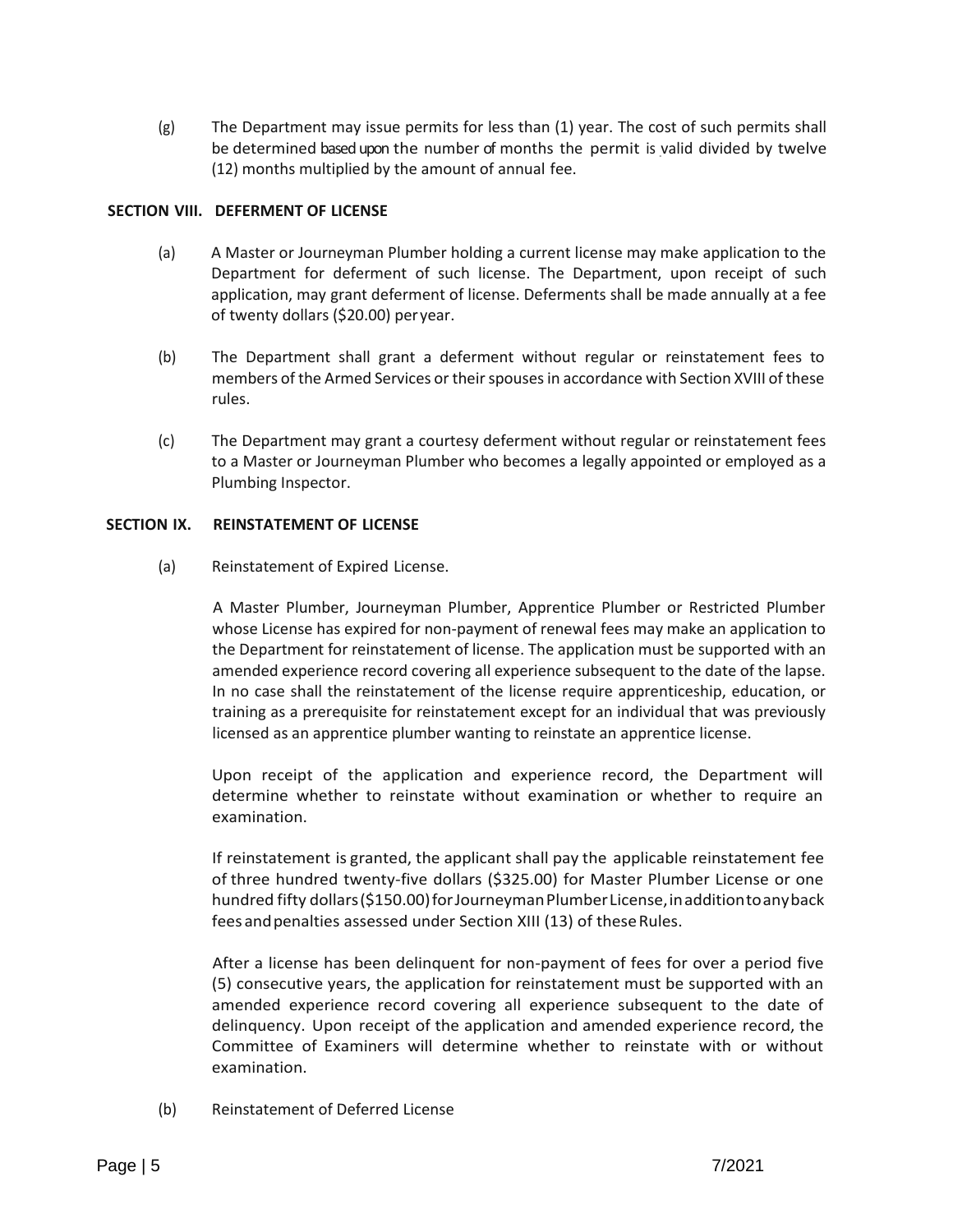A Master Plumber, Journeyman Plumber, Apprentice Plumber or Restricted Plumber whose license has been deferred under Section VII of these Rules may apply for reinstatement by applications to the Department. The Department may reinstate such license without examination upon payment of the current license fee and a reinstatement fee of twenty dollars (\$20.00).

After a license has been deferred over a period of five consecutive years, the application for reinstatement must be supported with an amended experience record covering all experience subsequent to the date of deferment. Upon receipt of the application and amended experience record, the Committee of Examiners will determine whether to reinstate without examination or whether to require an examination.

(c) Reinstatement of Revoked License

A Master Plumber, Journeyman Plumber, Apprentice Plumber or Restricted Plumber whose license has been revoked may make application for a new license one year after the date of revocation on an application form furnished by the Department. Such application shall contain a statement of intent to comply with all pertinent laws and rules.

The Committee of Examiners may issue a new license after the applicant has passed the prescribed examination. Fees for such license shall be the same as for a new license.

## **SECTION X. TRANSFER OF MASTER PLUMBER LICENSE TOJOURNEYMAN PLUMBER LICENSE.**

- (a) A Master Plumber may transfer a Master Plumber License to that of a Journeyman Plumber License by application to the Department and payment of twenty dollars (\$20.00) transfer fee to cover services connected with the transfer of a license.
- (b) A Journeyman Plumber who has previously held a Master Plumber License in this state may reinstate as a Master without examination provided the applicant pay a twenty dollars (\$20.00) transfer fee plus the cost of a Master Plumber License.

If more than five (5) years have elapsed since the original transfer from Master to Journeyman, the application for transfer must be supported with an amended experience record covering all experience subsequent to the date of transfer. Upon receipt of the application and amended experience record, the Committee of Examiners shall determine whether to require an examination. If an examination is required, the examination fee for a Master Plumber License shall be charged.

### **SECTIONXI. RECIPROCAL LICENSING**

- (a) The State Committee of Plumbing Examiners, as a means of facilitating interstate practice, may enter into reciprocal agreements with other states regarding plumber licensing.
- (b) An applicant applying for reciprocal licensure shall meet the following requirements:
	- (1) The applicant shall hold a plumber's license in another United States jurisdiction that are substantially similar to an Arkansas plumbers' licensure requirements as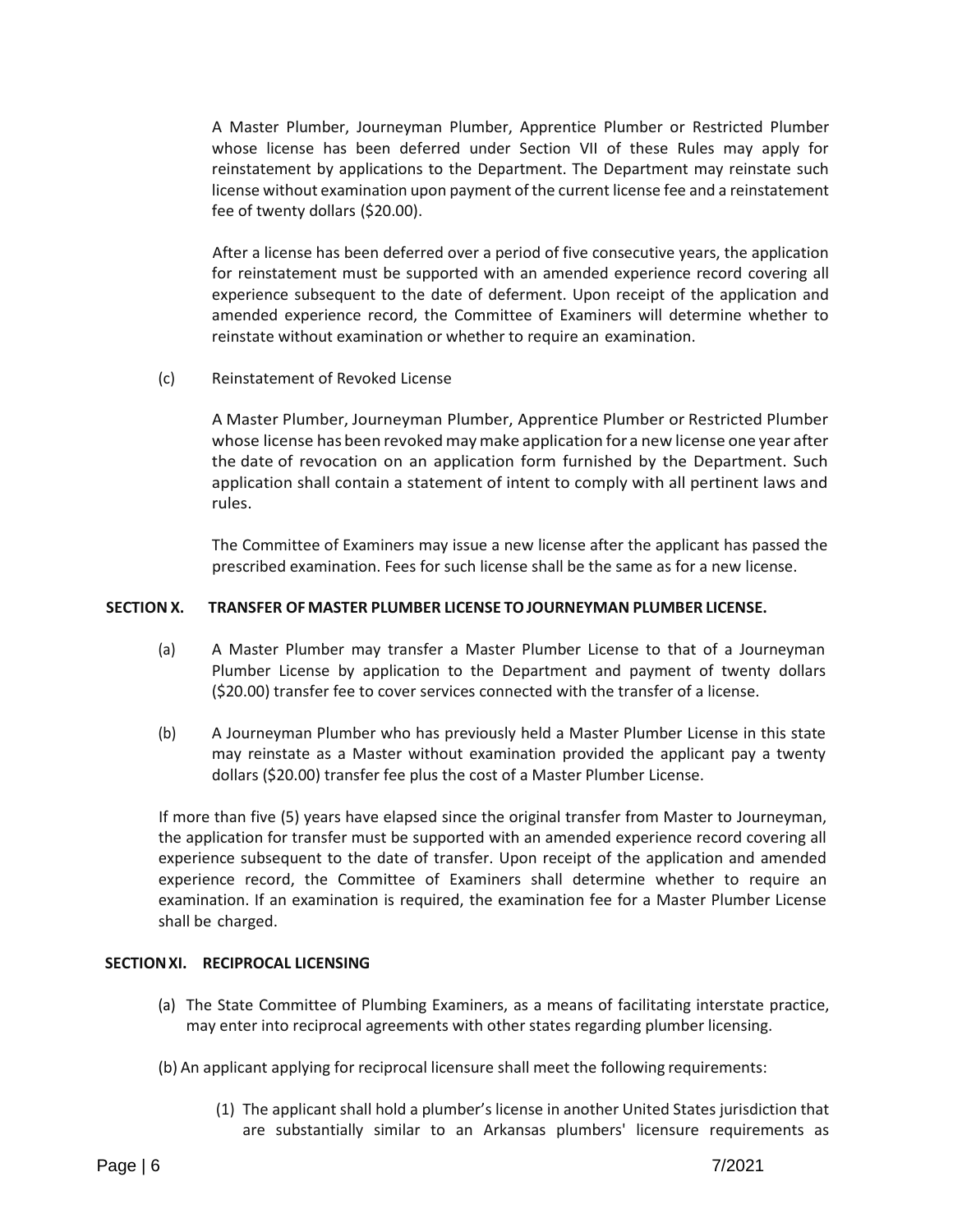established by these rules.

- a. There are no minimum education requirements for licensure:
- (2) The applicant shall hold his or her occupational licensure in good standing.
- (3) The applicant shall not have had a license revoked for an act of bad faith or a violation of laws, rule or ethics:
- (4) The applicant shall not hold a suspended or probationary license in a United States jurisdiction.
- (5) The applicant shall be sufficiently competent in the plumbing and natural gas installations.
- (c) The Committee of Examiners shall apply the least restrictive requirements for an applicant applying for reciprocal licensure unless it is required as a condition of reciprocity with another United States jurisdiction:
	- (1) Examinations shall not be required;
	- (2) Apprenticeship, education, or training shall not be required as a prerequisite to licensure except for an individual that was previously licensed as an apprentice plumber wanting to reinstate an apprentice license.
- (d) An applicant shall submit a completed application, the required fee, and the documentation described below.

(1) As evidence that the applicant's license from another jurisdiction is substantially similar to Arkansas, the applicant shall submit the followinginformation:

- a. Copy of plumber's license from the other jurisdiction(s); and
- b. Completion of required forms from the other jurisdiction(s) showing the candidates licensing status including suspensions and revocations, types of examinations administered, and types of plumbing and gas codes used. The Committee may use online or telecommunications to other licensing jurisdiction for verification of information.
- c. Candidates shall also be required to submit the names of allstatesin which the candidates is either currently or has been previously licensed in and confirmation that the license is in good standing. The Committee has the authority to verify candidate licensing information.

## **SECTIONXII. DELINQUENT LICENSES FEES**

(e) In special cases, where back licenses fees have accumulated so as to work an extreme hardship on the applicant, the Department may allow the applicant to pay on back license fees on an installment plan. In no case may the current license fee be paid in this manner. The payments of the back fees shall be made at the discretion of the Department to fit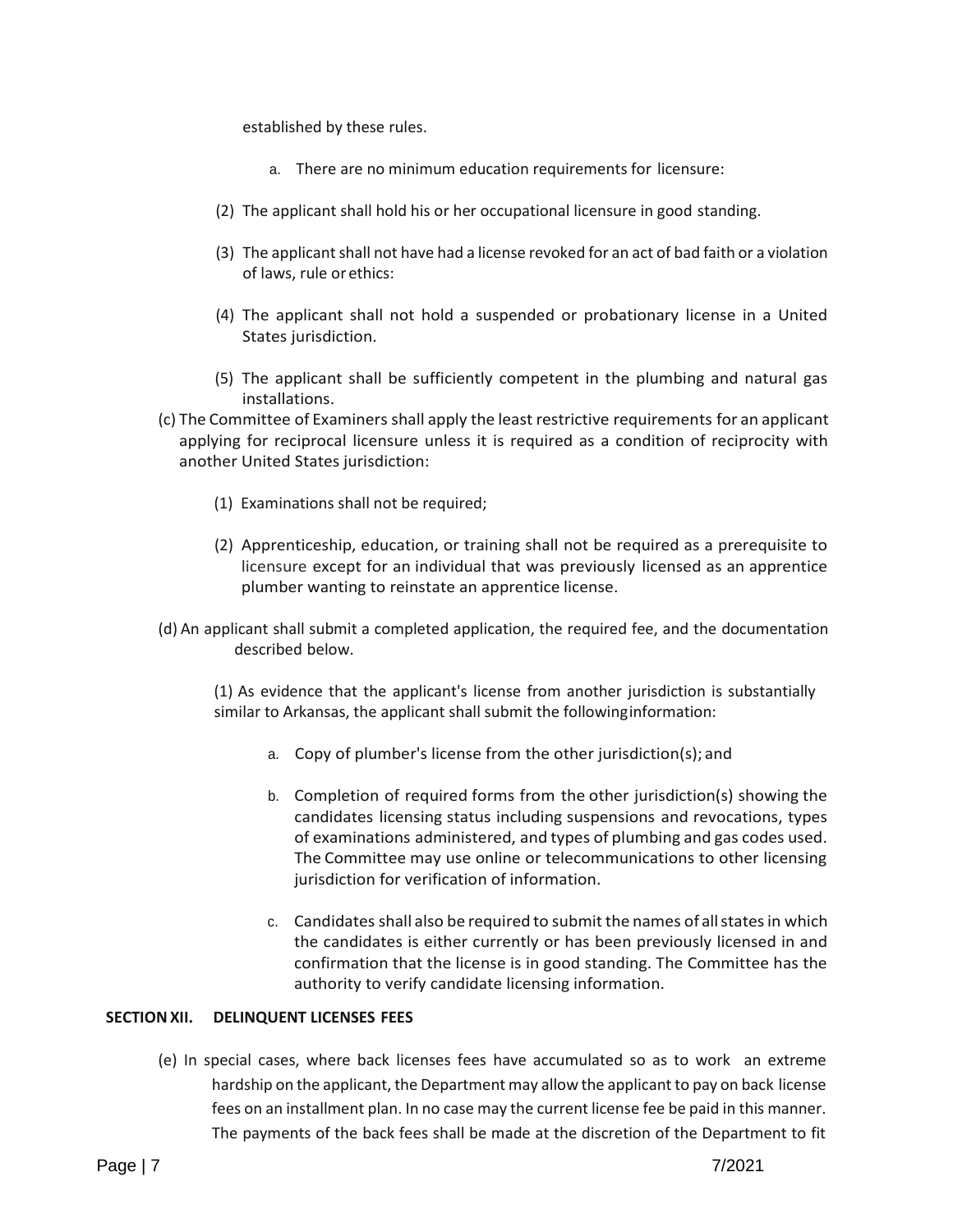the individual case. A license issued under such conditions shall be revoked for non: payment of any part of the fees.

## **SECTION XIII. MASTER, JOURNEYMAN AND RESTRICTED PLUMBER QUALIFICATIONS**

- (a) An applicant for the Master Plumber examination shall have a minimum of five (5) years' experience and an applicant for Journeyman Plumber examination licensing shall have a minimum of four (4) years' experience or its equivalent.
- (b) The State Committee of Plumbing Examiners shall approve an applicant for Master or Journeyman or Restricted Plumber examination provided that the applicant is currently licensed as a Master or Journeyman Plumber or Restricted Plumber in another state or political subdivision of that state or territory, or district of the United States with which the Committee has no Reciprocation and whose plumbing laws and codes are substantially similar to those of the state of Arkansas and:
	- 1) Holds his or her occupational licensure in good standing;
	- 2) Has not had his or her occupational licensure revoked for and an act of bad faith, a violation of law, rule, or ethics and is not holding a suspended or probationary license from any state, territory, or district of the United States;
	- 3) Is sufficiently competent in his or her field, and;
	- 4) Pays the required license fee.

In no case shall apprenticeship, education, or training be a prerequisite or condition for licensure except for an individual that was previously licensed as an apprentice plumber wanting to reinstate an apprentice license.

- (c) The State Committee of Plumbing Examiners may approve an applicant under the following conditions for Master or Journeyman or Restricted Plumber examination that is not currently licensed in another state or its political subdivision or territory, or district of the United States and who has no plumber licensing background, provided the applicant shows proof of experience as a plumber.
	- 1) Is sufficiently competent in his or her field, and;
	- 2) Pays the required license fee.

The Committee shall use the least restrictive requirements by allowing the licensing candidate to show proof experience in the form of records, affidavits, or bona fide evidence from current or former employers, or persons who can attest to the applicant's work background as a plumber.

(d) The State Committee of Examiners shall consider an Apprentice Plumber for the Journeyman Plumber examination provided the Apprentice Plumber has successfully completed the training as defined under the Arkansas plumber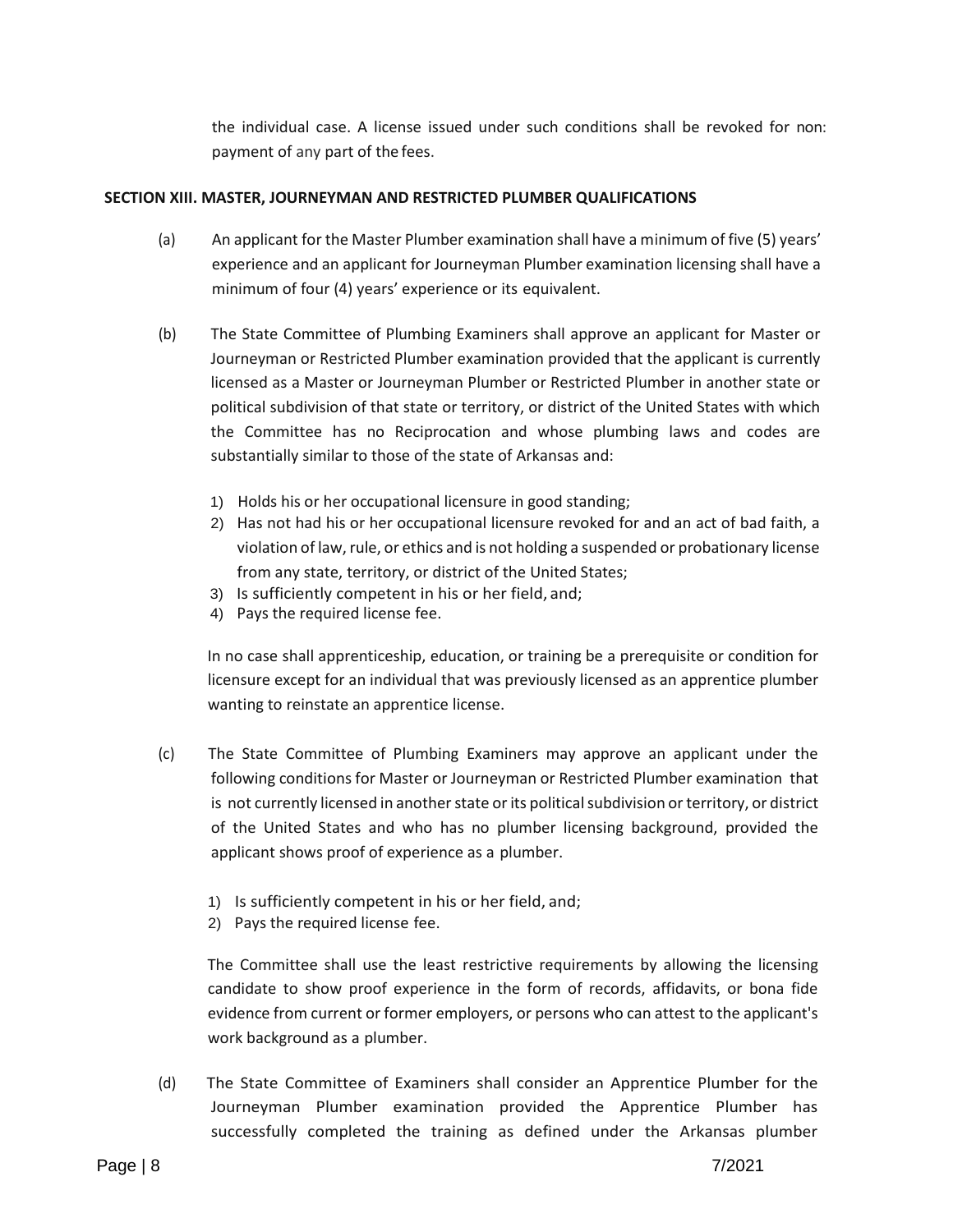apprenticeship rules of apprenticeship as required in ACA § 17-38-409.

- (e) The State Committee of Plumbing Examiners may consider applicants for Master Plumber examination who are professional engineers with special expertise in plumbing engineering.
- (f) Individuals applying for and obtaining a Journeyman Plumber licensing must hold that license forone (1) full year before becoming eligible for the Master Plumber examination, in cases of extreme hardship, the State Committee of Plumbing Examiners may waive the one (1) year requirement in whole or in part.
- (g) Prohibiting Criminal Offenses
- 1) An individual is not eligible to receive or hold a license issued by the Board if that individual has pleaded guilty or nolo contendere to or been found guilty of any of the offenses detailed in Ark. Code Ann. §17-3-102 et. seq. by any court in the State of Arkansas or of any similar offense by a court in another state or of any similar offense by a federal court, unless the conviction was lawfully sealed under the Comprehensive Criminal Record Sealing Act of 2013 § 16-90-1401 et. seq. or otherwise sealed pardoned or expunged under prior law.
- 2) The Board may grant a waiver as authorized by Ark. Code Ann. § 17-3-102 in certain circumstances.

The Board is not authorized to conduct criminal background checks but may inquire about criminal convictions upon application or renewal of a license. Any applicant or licensee which provides false information to the Board regarding a criminal conviction may be subject to suspension, revocation or denial of a license.

# **(h) Pre-Licensure Prohibiting Offense Determination**

- 1) Pursuant to Act 990 of 2019, an individual may petition for a pre-licensure determination of whether the individual's criminal record will disqualify the individual from licensure and whether a waiver may be obtained.
- 2) The individual must obtain the pre-licensure criminal background check petition form from the Board.
- 3) The Board will respond with a decision in writing to a completed petition within a reasonable time.
- 4) The Board response will state the reason(s) for thedecision.
- 5) All decisions of the Board in response to the petition will be determined by the information provided by the individual.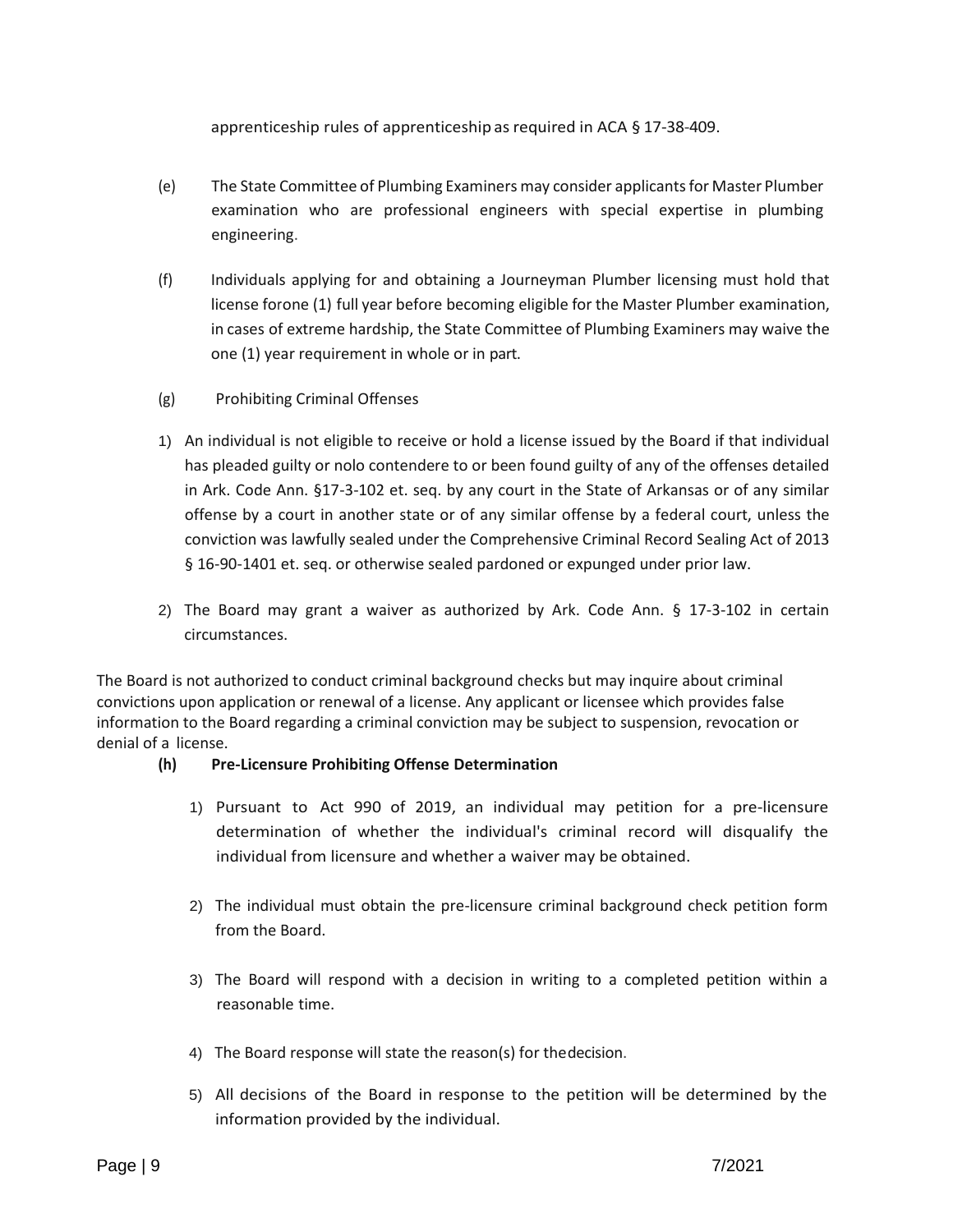6) Any decision made by the Board in response to a pre-licensure criminal background check petition is not subject to appeal.

7) The Board willretain a copy ofthe petition and response and it will be reviewed during the formal application process.

## **SECTION XIV. CORRECTION OFVIOLATIONS**

(a) Anapplicant applying for any license, orreinstatement oflicense, under any condition,shall submit satisfactory evidence, when required, that said applicant has not violated any provisions of Act 200 of 1951 as amended. Where such violations have existed, the Department may require all back license fees and penalties to be paid and all violations correct ed.

### **SECTION XV. INSPECTION FEES**

- (a) The Department shall charge fees for inspections authorized under Act 200 of 1951 as amended. The inspection fees shall be as follows:
	- (1) Each inspection ............ .... \$25.00
	- (2) Each additional inspection caused by the negligence of the Supervisor license holder................................ \$35.00
- (b) The Department shall not charge an inspection fee to investigate consumer complaints and/or to assist the local Administrative Authority having jurisdiction over an inspection unless the Department is acting in place of said Administrative Authority.

### **SECTION XVI. PLUMBING and GAS CODE**

- (a) The Department may prepare and cause to be printed such codes, bulletins, or other documents for those engaged in the business and to the public upon request.
- (b) The Department may post online read only copies of the Plumbing and Gas Code. Any additional hardcopies or electronic copies of the codes and/or amended versions of existing codes may be obtained from the publisher and may require fees.

### **SECTION XVII. REVOCATION OF LICENSE**

(a) The Committee of Examiners may on its own motion make investigation and conduct hearing and may on its own motion or upon complaint in writing duly signed and verified by the complainant, suspend or revoke any license called for in this rule if it has reason to believe that the holder of such license has violated any provisions of these rules or order prescribed by the Board or has demonstrated incompetency to act as a license holder as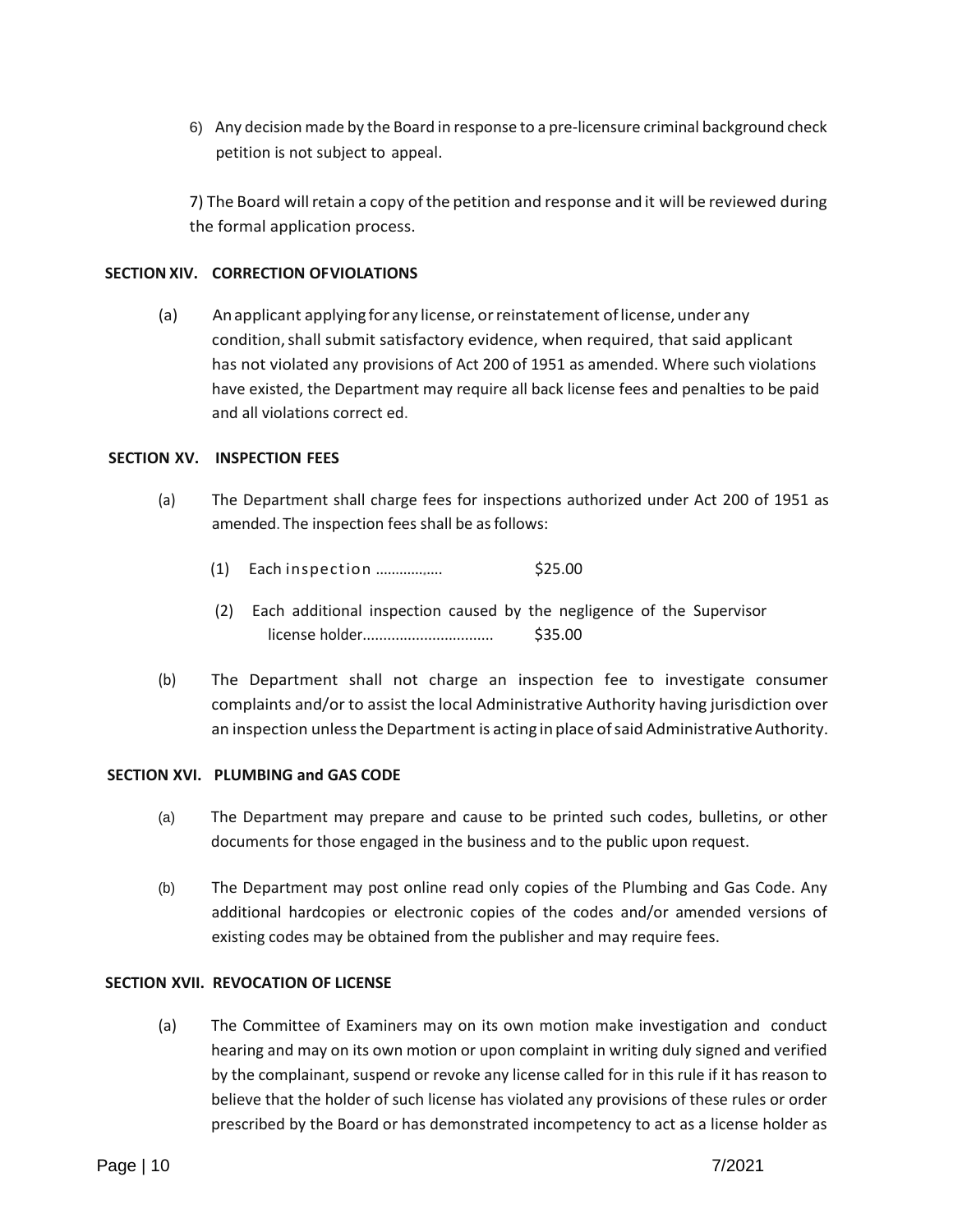called for in thisrule.

(bl The use of a Master, Journeyman or Restricted Plumber's License to do plumbing other than permitted by the license shall be grounds for automatic suspension and/or revocation of such license by the Committee of Examiners providing the licensee is duly notified within thirty (30) days of the violation and pending a full hearing under the Administrative Procedures Act.

### **SECTION XVIII. TEMPORARY PERMITS/ PROVISIONAL LICENSING**

When requested, the Department shall immediately issue temporary revocable permits or revocable provisional licensing to all plumber applicants upon receipt of the application provided the Committee of Examiners has approved the eligibility of the applicant for the plumber examination under the followingconditions:

- (a) The temporary permits or provisional licensing shall be granted for ninety (90) days unless the Committee determines the candidate for licensing does not meet the criteria as noted in Section X (Reciprocity) of these rules in which case the temporary permit or provisional licensing shall be revoked. The Committee may extend temporary permit or provisional licensing to exceed ninety (90) days if a hardship status is determined by the Committee for the applicant;
- (b) Candidates for temporary permits or provisional licensing shall be required to attend the scheduled examinations unless officially excused or forfeit temporary permit or provisional licensing;
- (c) At the end of the 90 days period, a plumber apprentice shall be required to follow the rules of apprenticeship as required in ACA §17-38-409;
- (d) The candidate holds his or her occupational licensure in good standing;
- (e) The candidate has not had his or her occupational licensure revoked for an act of bad faith, a violation of law, rule, or ethics and is not holding a suspended or probationary from any state, territory, or district of the United States;
- (f) Is sufficiently competent in his or her field,and;
- (g) Pays the required license fee.

## **SECTION XIX.** Uniform Service Members Licensure

## **1. Definitions**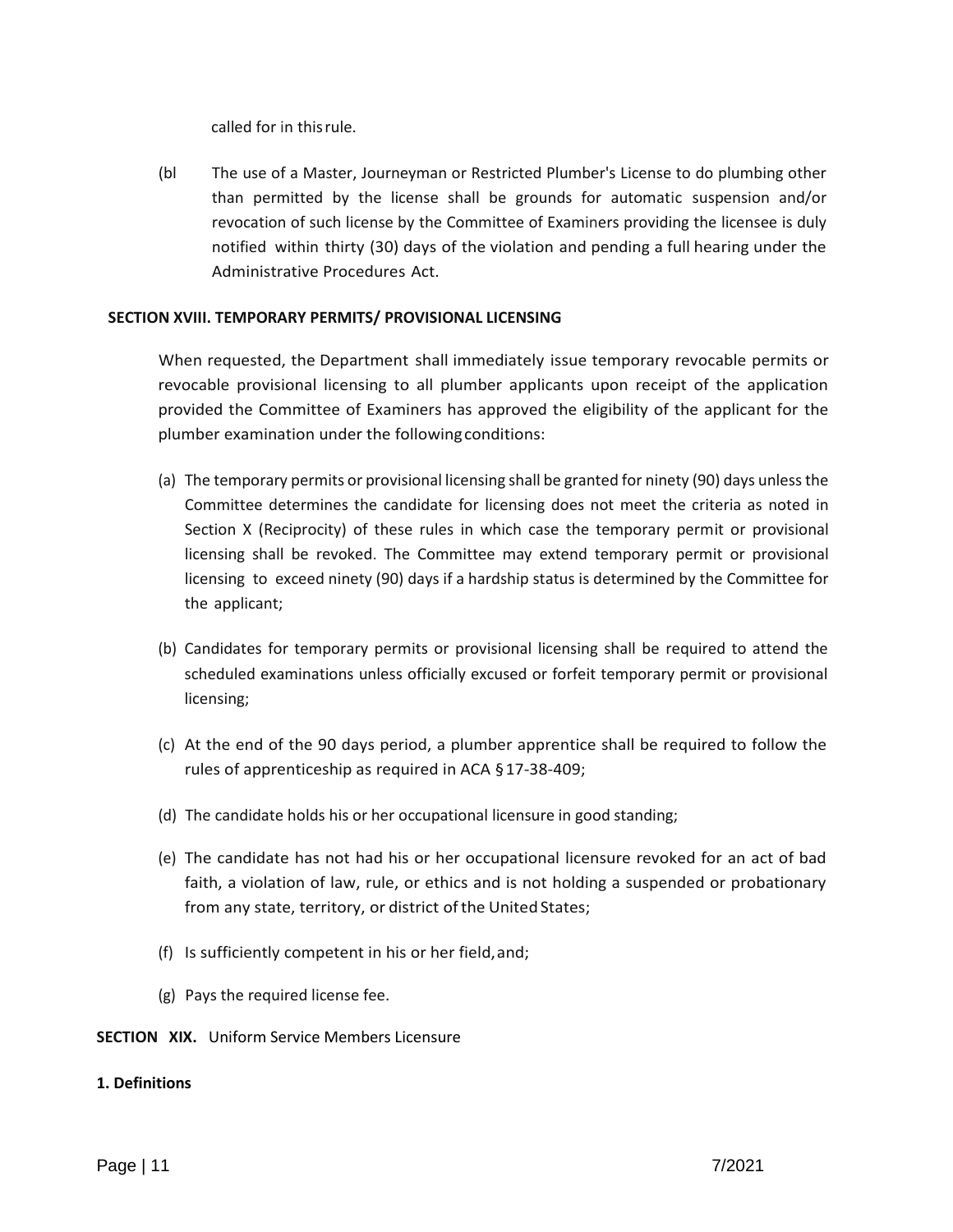- (a)"Automatic licensure" means granting the occupational licensure without an individual having met occupational licensure requirements provided under the Arkansas Code or by other provisions in these Rules.
- (b) "Uniformed service member" means an active or reserve component member of the United States Air Force, United States Army, United States Coast Guard, United States Marine Corps, United States Navy, United States Space Force, or National Guard; an active component member of the National Oceanic and Atmospheric Administration Commissioned Officer Corps; or an active or reserve component member of the United States Commissioned Corps of the Public Health Service.
- (c) "Uniformed service veteran" means a former member of the United States uniformed services discharged under conditions other than dishonorable.

## **2. Applicability**

This Rule applies to a:

- (1) uniformed service member stationed in the State of Arkansas;
- (2) uniformed service veteran who resides in or establishes residency in the State of Arkansas;
- (3) The spouse of  $(1)$  or  $(2)$  including a:
	- (a) uniformed service member who is assigned a tour of duty that excludes the spouse from accompanying the uniformed service member and the spouse relocates to Arkansas;
	- (b) uniformed service member who is killed or succumb to his or her injuries or illness in the line of duty if the spouse establishes residency in Arkansas.

# 3. **Automatic Licensure**

Automatic Licensure shall be granted to persons listed in section 2 if:

- (a) The person is a holder in good standing of occupational licensure with similar scope of practice issued by another state, territory, or district of the United States and;
- (b) The person pays the applicable licensure fee in SECTION V LICENSE FEES unless eligible for fee exemption through Act 725 of 2021.

### **4. Credit toward initial licensure**

Relevant and applicable uniformed service education, training, or service-issued credential shall be accepted toward initial licensure for a uniformed service member or a uniformed service veteran who makes an application within one (1) year of his or her discharge from uniformed service.

### **5**. **Expiration Dates and Continuing Education**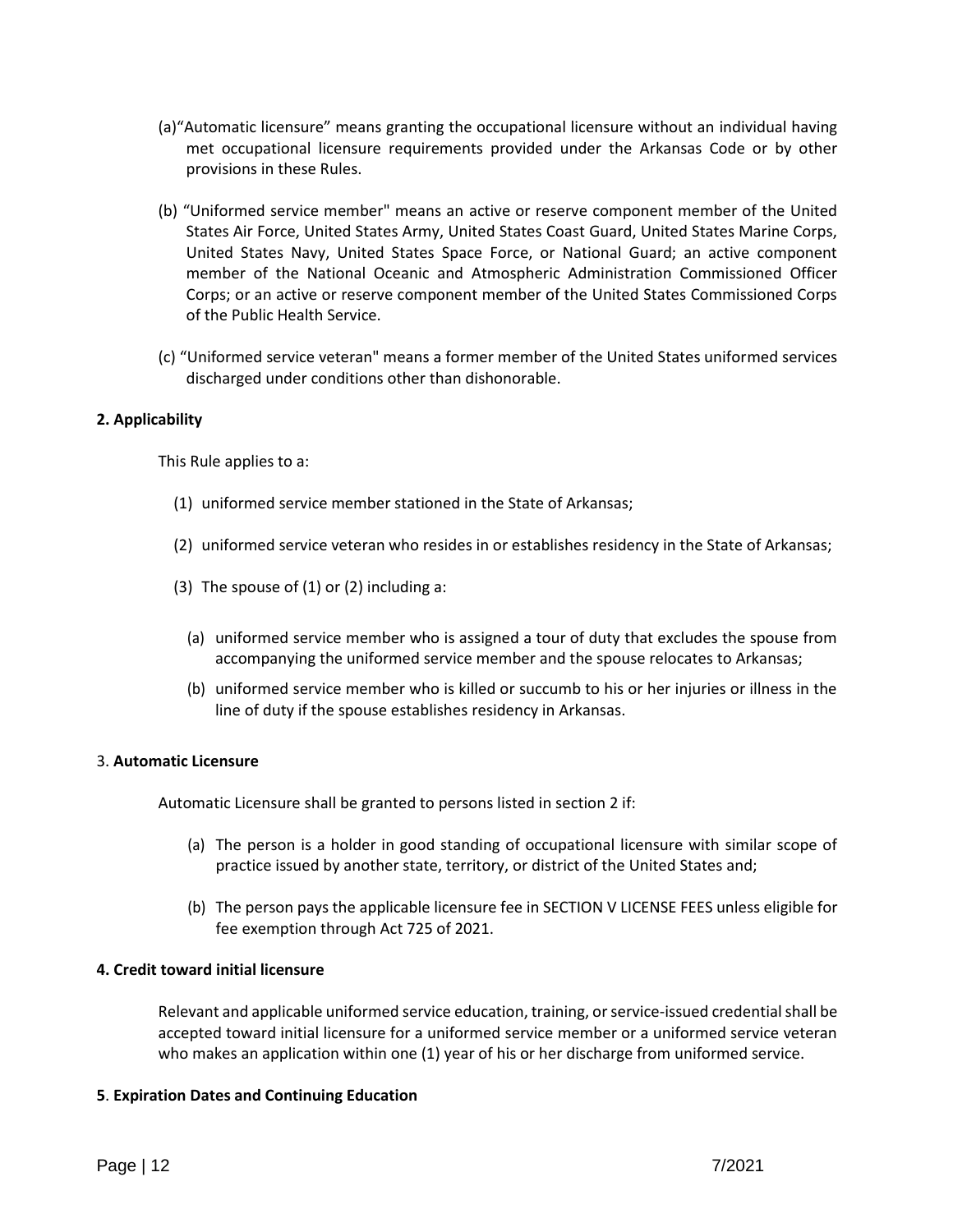- (a) A license expiration date shall be extended for a deployed uniformed service member or spouse for one hundred eighty (180) days following the date of the uniformed service member's return from deployment**.**
- (b) A uniformed service member or spouse shall be exempt from any applicable continuing education or recertification requirements for backflow testing and repair technicians and plumbing and gas inspectors for one hundred eighty (180) days following the date of the uniformed service member's return from deployment.
- (c) Any uniformed service member or spouse exercising the exemption shall provide evidence of completion of any applicable continuing education with in the one hundred eighty (180) days following the date of the uniformed service member's return from deployment.

## **SECTION XX HEARINGS**

In the case of each final order issued by the Department, any affected party may, within thirty (30) days of such order, submit a written request for hearing to the Director of the Department. **NOTICE:** All hearings will be scheduled within a reasonable time and held after reasonable notice has been provided to all known affected parties.

### **SECTIONXXI. SEVERABILITY**

If any provision of these rules, or the application thereof to any person is held invalid, such invalidity shall not affect other provisions or application of these rules which can give effect without the invalid provisions of applications, and to this end the provision hereto are declared to be severable.

### **SECTIONXXII. REPEAL**

All rules and parts of rules in conflict herewith are hereby repealed.